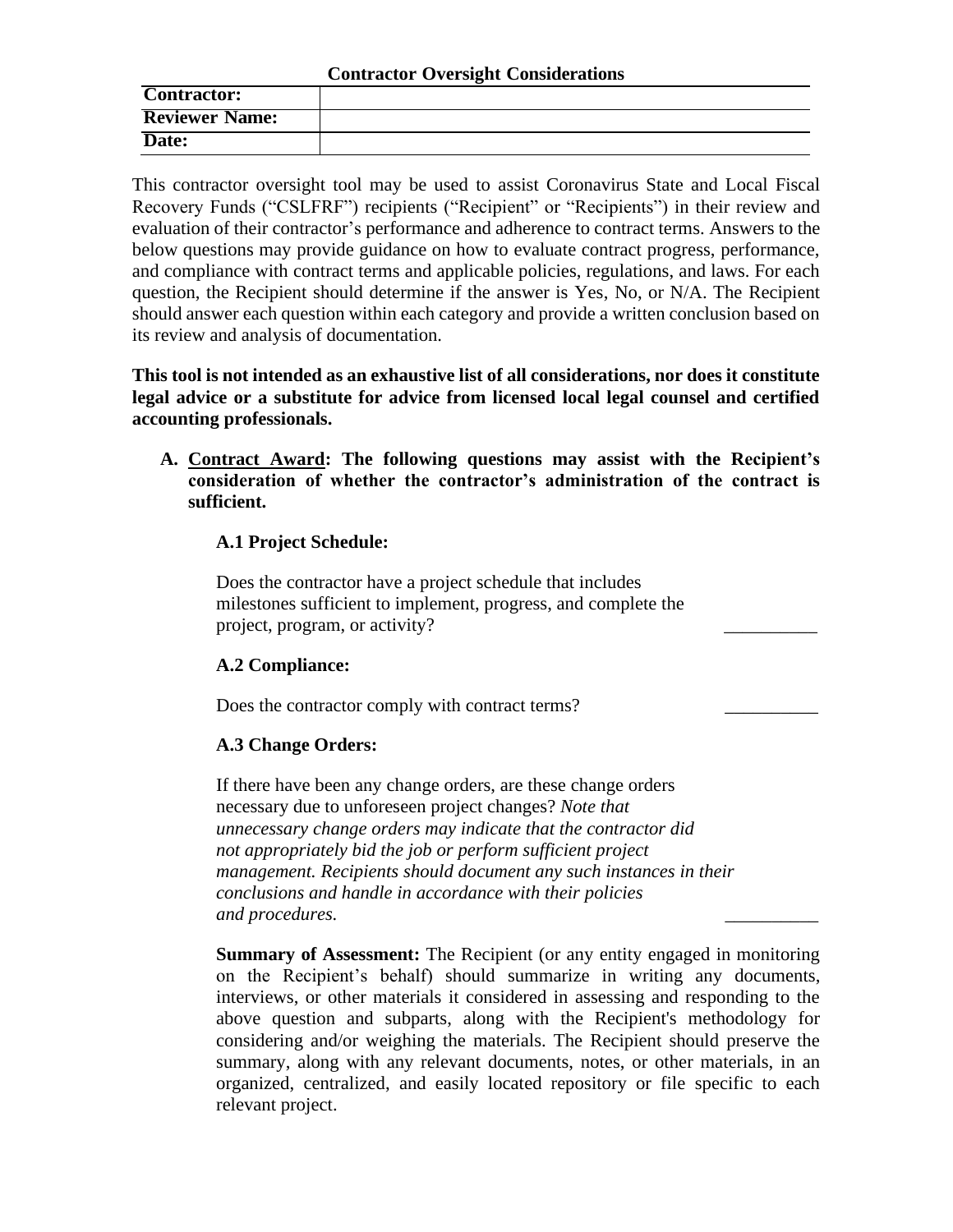**B. Contractor Requirements: The following questions may assist with the Recipient's consideration of whether the contractor meets any licensing, insurance, and/or permit requirements set forth in the contract.**

### **B.1 Licenses:**

Does the contract require the contractor to be licensed?

Are the contractor's occupational licenses, professional licenses, and/or other required licenses in good standing?

## **B.2 Insurance:**

What type of insurance does the contract require the contractor to have? Is the contractor's general liability insurance in good standing?

Does the contract require the contractor to have a bond? Is the contractor's bond in good standing? \_\_\_\_\_\_\_\_\_\_

What type of worker's compensation insurance is required of the contractor? Is the contractor's worker's compensation insurance in good standing? \_\_\_\_\_\_\_\_\_\_

## **B.3 Permits:**

\_\_\_\_\_\_\_\_\_\_

Has the contractor filed necessary permits with the building department? \_\_\_\_\_\_\_\_\_\_

Has the building department issued necessary permits?

**Summary of Assessment:** The Recipient (or any entity engaged in monitoring on the Recipient's behalf) should summarize in writing any documents, interviews, or other materials it considered in assessing and responding to the above question and subparts, along with the Recipient's methodology for considering and/or weighing the materials. The Recipient should preserve the summary, along with any relevant documents, notes, or other materials, in an organized, centralized, and easily located repository or file specific to each relevant project.

# **C. Performance Reports: The following questions may assist with the Recipient's consideration of whether performance shows progress sufficient to complete tasks, deliverables, and/or services by the contract due date.**

Does the contractor submit all required reports to allow the Recipient to assess progress in a timely fashion, including progress reports, photographs, and any required CSLFRF documentation?

Does the contractor achieve milestones identified in a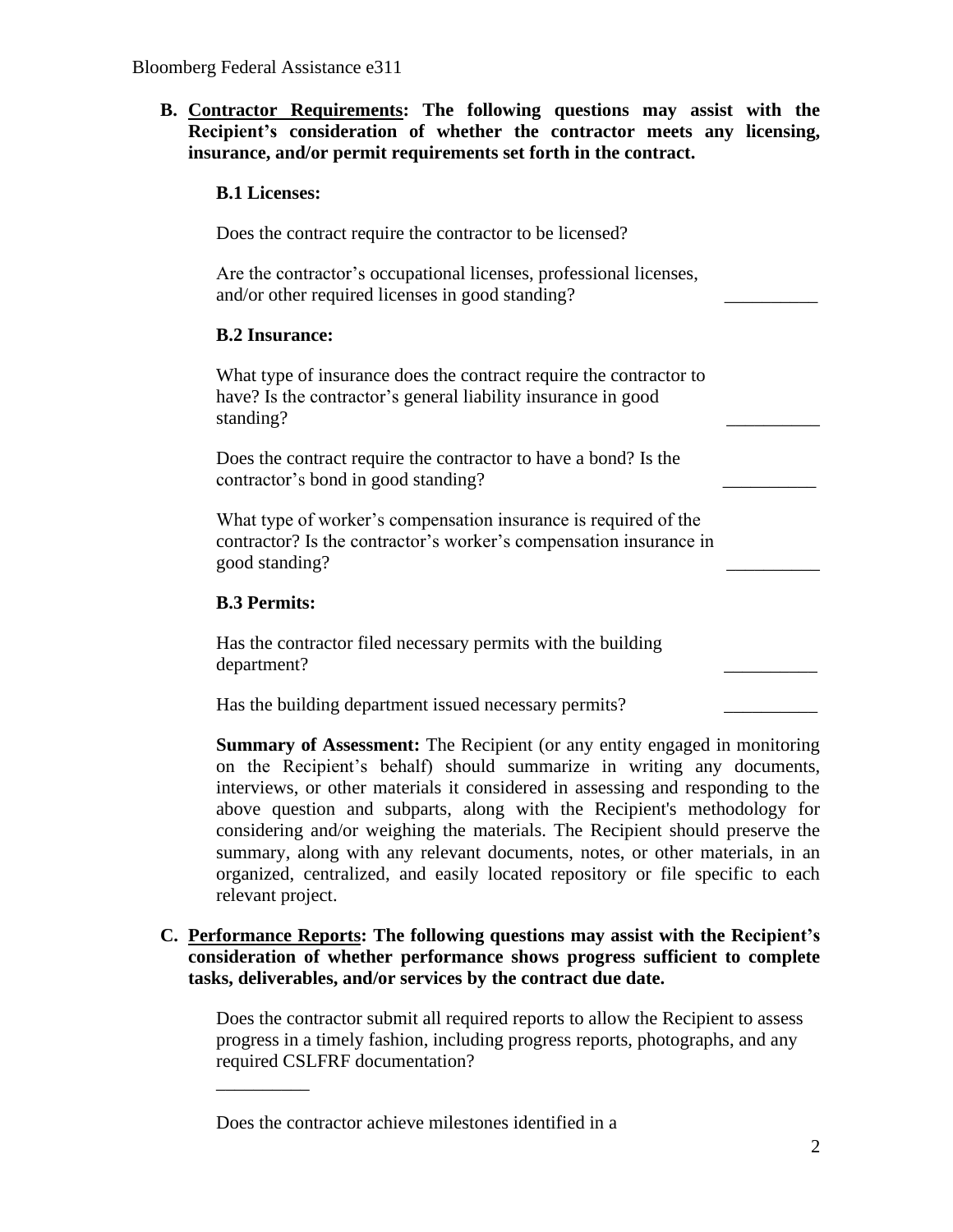### Bloomberg Federal Assistance e311

project schedule? \_\_\_\_\_\_\_\_\_\_

Does the contractor describe delays, issues, and/or adverse conditions with related solutions? \_\_\_\_\_\_\_\_\_\_

Does the contractor provide oversight (*e.g.*, review of reports and site visits) over subcontractors?

**Summary of Assessment:** The Recipient (or any entity engaged in monitoring on the Recipient's behalf) should summarize in writing any documents, interviews, or other materials it considered in assessing and responding to the above question and subparts, along with the Recipient's methodology for considering and/or weighing the materials. The Recipient should preserve the summary, along with any relevant documents, notes, or other materials, in an organized, centralized, and easily located repository or file specific to each relevant project.

**D. Invoices/Withdrawals: The following questions may assist with the Recipient's consideration of whether the contractor's submitted invoices or withdrawal requests accurately demonstrate costs incurred and progress of the project, program, or activity.** 

Do the contractor's invoices and withdrawal request documentation adequately support the costs incurred?

Do the contractor's invoices and withdrawal request documentation align with the work progress that has been done? Do they align with performance reports?

**Summary of Assessment:** The Recipient (or any entity engaged in monitoring on the Recipient's behalf) should summarize in writing any documents, interviews, or other materials it considered in assessing and responding to the above question and subparts, along with the Recipient's methodology for considering and/or weighing the materials. The Recipient should preserve the summary, along with any relevant documents, notes, or other materials, in an organized, centralized, and easily located repository or file specific to each relevant project.

**E. Site Visit: The following questions may assist with the Recipient's consideration of whether site visits that have been conducted and related discussions show performance sufficient to meet the contract due date and comply with the contract terms.** 

Has the Recipient conducted site visits?

Does the project, program, or activity's progress as determined on the site visit align with the schedule and milestones?

Does the project, program, or activity's progress as determined on